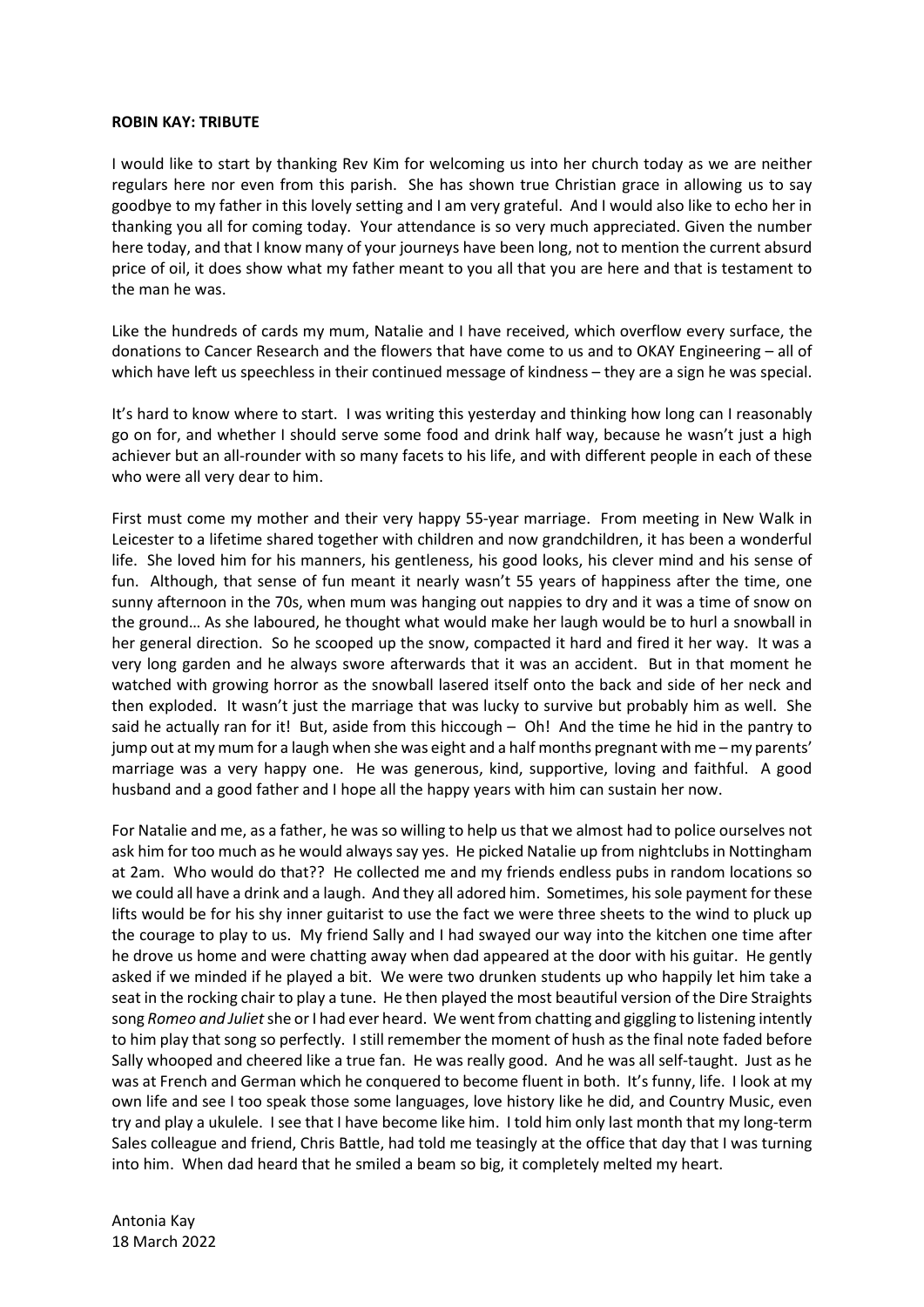All my OKAY colleagues who are here today, both former faces and the current team, know him directly or by reputation. He was a good boss; always fair and friendly. And he was a complete workaholic. He had such energy to drive the Company forward. It isn't easy running OKAY some days, so it almost beggars belief that he ran it for 50 years through recessions and bad contracts and even a brush with the Mafia. All that stress and complexity and the never-ending in-tray. And he didn't even retire because of cancer. He went through intrusive surgery twice, hospital stays, chemotherapy and STILL came back to the office, in his suit, in his Jaguar, aged 78. It was only Covid that put him in the high-risk category and he had finally to retire. Yet he remained was popular in the trade. My notice of his passing on LinkedIn has so far attracted 130 messages about him, which is all the more remarkable, given most of his contemporaries retired years and years ago. It shows the businessman he was and the legacy he has left.

And speaking of work, I would like to add here the surreal but true fact that, somewhere in Holland, there is a family of caterpillars that is absolutely thriving because of my father. Again my dear colleague Chris and I were travelling with dad on a business trip to Germany stopping in Holland on the way through. In the hotel that night, we were each served a side salad along with our meal. Suddenly, in my father's bowl, climbing slowly over the frizzy leaves, with cute antennae twirling, appeared a fuzzy little caterpillar. Chris laughed. I said they'd clearly not washed the salad and he should send it back. But his response was, 'No, because then they'll kill it!' So he picked up his bowl of salad, carried it past bemused diners and waiting staff in the restaurant, past staring guests in the lobby and out the main door where he gently placed the caterpillar in the greenery at the front. He then brought his salad bowl back into the restaurant and, with no remaining evidence of why it should be sent back, proceeded to eat it contently. That was the man he was. Kind, gentle and uncomplaining.

He was also a true animal lover, never once questioning the rather high number of rescue dogs or cats I might ever have. Instead, he loved them all as super-hairy grandchildren. So much so, even when badly stricken with cancer, he found the energy to drive over to our house in January to say goodbye to our lovely dog Vera sitting with me and her until the unwanted hour came around. I am sure the two of them are together now. And, as a sign of how much he loved his own dogs, my sister tells the funny story of when she and Philip first moved in together and had wanted to take her dog, Henry, to live with them. Unfortunately, this proved impossible as dad had become so attached to Henry in the years he lived with us at home that something of a Kramer vs Kramer situation developed and Natalie and Philip had to leave Henry with mum and dad. Some weeks later, Philip rang my father rather formally asking if he could come and see him. When Philip arrived and dad heard Philip ask only for my sister's hand in marriage, dad was so relieved, as he'd feared Philip was coming over to ask for the dog back, that he quickly shook Philip's hand warmly and waved Natalie very happily into the deal.

From that marriage came two wonderful grandsons. If dad, the mad football fan, had been slightly disappointed to get two non-football-playing daughters as children, his prayers were answered in those two Next Gen boys. As the photos in the musical tribute at the Crematorium will show, they heard and answered his clarion call to support his beloved game and his beloved club, Leicester City. Through years when the ball was half as big as them and then through GCSEs and university degrees, his questionable influence saw them travel to virtually every match home and away. Glory in the 2015-16 season was an incredible experience for all people from Leicester and led the trio onto bigger adventures across Europe. They went to Seville, Porto, Lille, Madrid, which, Natalie, I would say sound pretty glamourous. They certainly weren't on offer to you and me in the 70s and 80s or we might have reconsidered the values of supporting the Foxes. Back in England over these happy years, the trio also went to all places many of us might see as godforsaken but, in the eyes of the Lord, and in football, nowhere is godforsaken. Because in every match, every ball, every minute, every point matters. And George and Edward have become the same football mad fans that my father was, laughing at his favourite goading chants to the opposition, following his routines, making friends at

Antonia Kay 18 March 2022